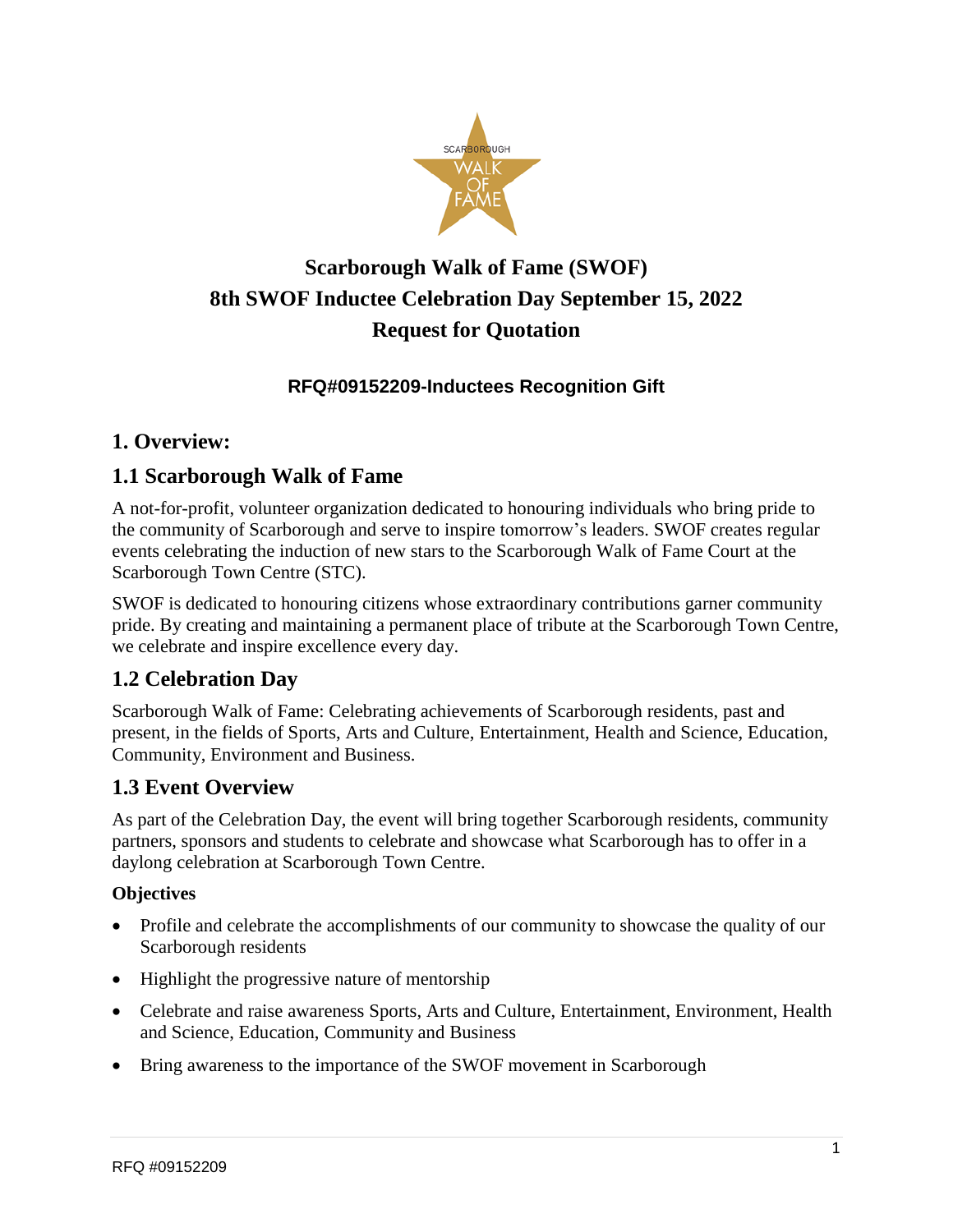### **1.4 Event Details**

**Location:** Scarborough Town Centre, 300 Borough Dr, Scarborough, ON M1P 4P5 **Date:** Thursday, September 15, 2022 **Time:** 11:00 a.m. to 6:00 p.m. **Number of participants:** Variable

### **2. Statement of Work:**

#### **2.1 Purpose**

The purpose of this Request for Quotation (RFQ), is to invite Scarborough based businesses/organizations to submit their proposal to participate at the 8th SWOF Inductee Celebration Day

#### **2.2 Scope**

SWOF – dedicated volunteer driven organization experts will manage the theme, logistics, partnerships, marketing and budget along with delivering a transparent bidding process. We will require the select business/organization to provide pre-event and on-site consultation and or deliverables. Please see further details in "3.5 Scope of Work" section.

# **2.3 Project Schedule**

This schedule is based on our current timelines, (subject to change)

Project Timeline: Issuance of RFQ to Proponents on SWOF website Submitting questions: by or before 11:59 p.m. Monday, June 13, 2022 RFQ Close Date 11:59 p.m., Monday, June 27, 2022 Award Contract to business or organization Monday, July 11, 2022 Only successful bidders will be contacted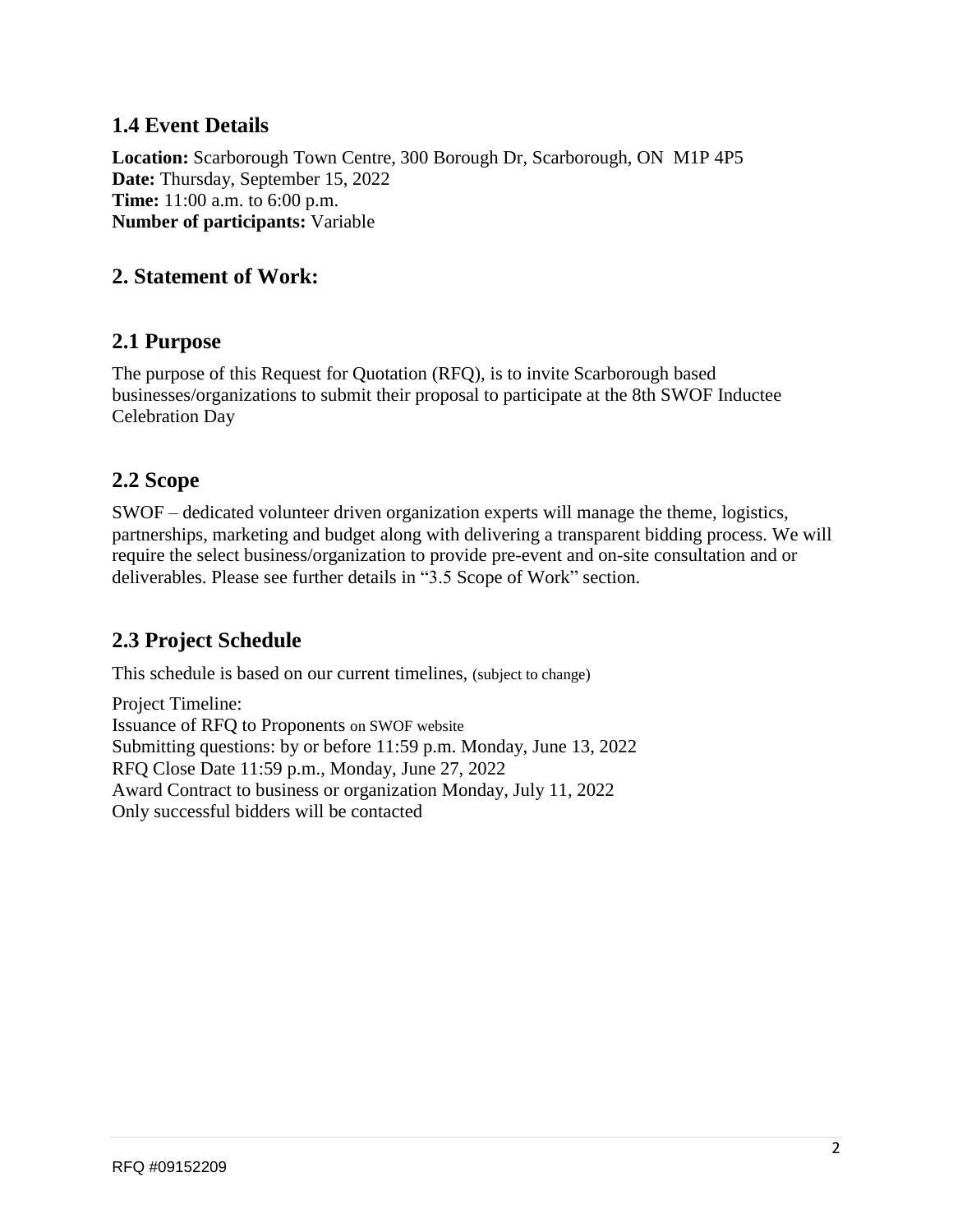### **3. Proposal Submission Procedure:**

### **3.1 Business, Organization RFQ Reception**

By responding to this RFQ, the business/organization agrees to be responsible for fully understanding the requirements or other details of the RFQ and will ask any questions to ensure such understanding is gained. SWOF retains the right to disqualify proponents who do not demonstrate a clear understanding of our needs.

### **3.2 Good Faith Statement**

All information provided by SWOF is offered in good faith. Specific items are subject to change at any time based on business circumstances.

#### **3.3 Communication and Proposal Submission Guidelines**

Communications shall not be effective unless a specified procurement executive, who is responsible for managing the RFQ process, formally confirms these communications in writing. In no case shall verbal communication govern over written communications.

Questions relating to this RFQ must be emailed to the contact identified below, on or before 11:59 p.m. Monday, June 13, 2022. If the question is considered relevant to all proponents, SWOF in its sole discretion will provide both the question(s) and the answer in writing to all proponents. SWOF will provide information to proponents in writing only. No other official is empowered to speak for SWOF with respect to this RFQ. Proponents who seek to obtain information, clarification or interpretation from other sources are advised that such material is used at the proponent's own risk, and that SWOF will not be bound by any such representations.

### **3.3 Submission Process**

Closing date and time: 11:59 p.m. local time, Monday, June 27, 2022

Submit one digital copy to the Scarborough Walk of Fame email id: **[Scarboroughwalkoffame@gmail.com](mailto:Scarboroughwalkoffame@gmail.com)**

The RFQ documentation must be addressed to

#### **SWOF Evaluation Committee RFQ #09152209 8th SWOF Inductee Celebration Day Thursday, September 15, 2022**

RFQ submissions that arrive after the closing date and time will not be accepted and will be returned. Only email submissions will be accepted.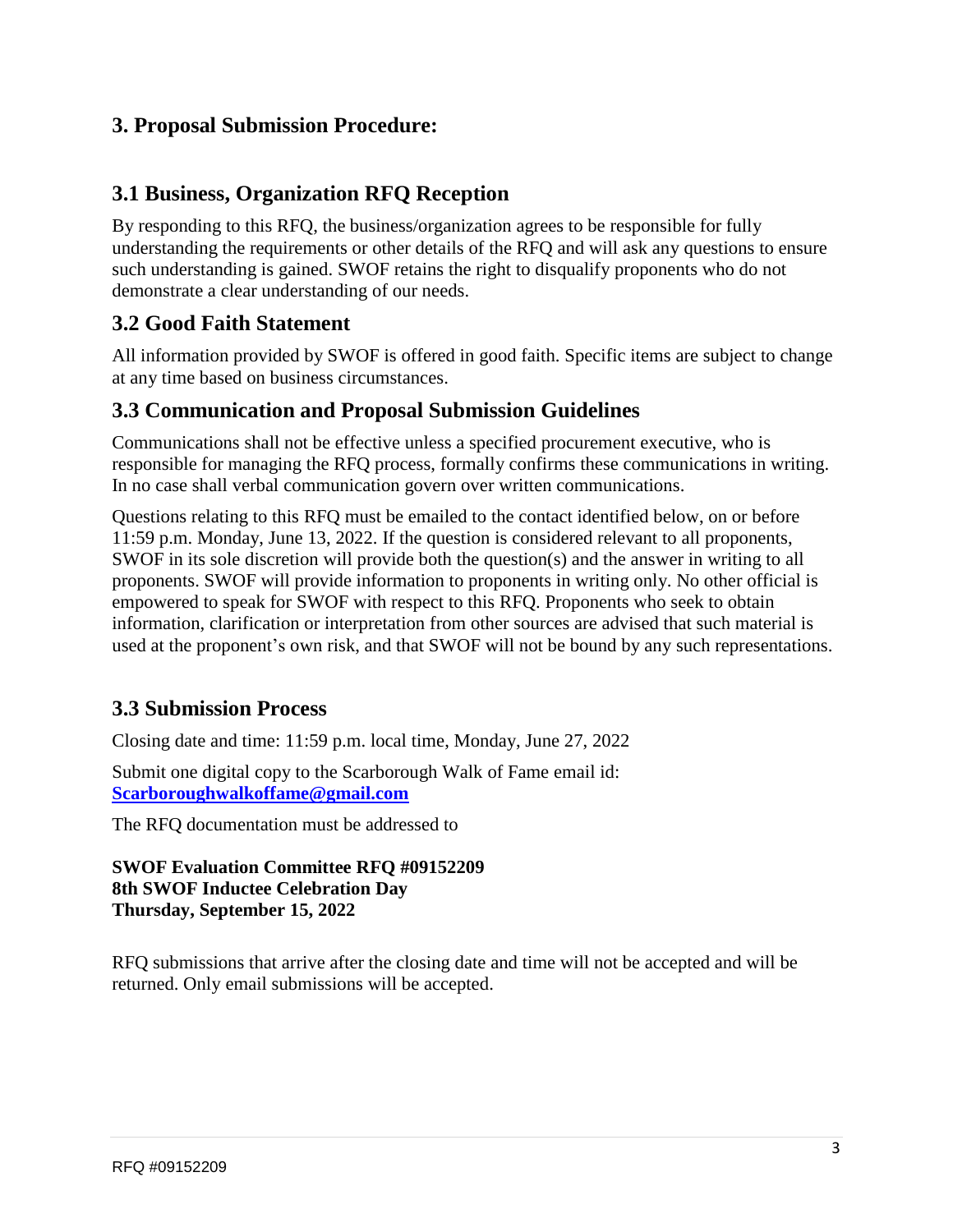# **3.4 Evaluation Criteria**

All RFQ proposals will be evaluated systematically based on the following key criterion. The purpose of this section is to identify suppliers with the interest and capabilities to complete the deliverables as defined in the Scope of Work.

# **3.5 Scope of Work (SOW)**

Key evaluation criteria include capabilities demonstrated with past events and quality of events.

Proponents are expected to include the following as part of their proposal (Microsoft word or pdf document format only)

- A. Statement of Interest **(5 Points)**
- B. Primary contact information (**2 Points**)
- C. Brief Description of business or organization (**3 points**)
- D. List and provide a brief description of two recently completed contracts which are comparable to the proposed RFQ and which demonstrate relevant capabilities of your business or organization. (**10 Points**)
- E. Provide current business or organization documents business licenses, insurances and certifications-where applicable (**5 Points**)
- F. Complete the following questions (**10 points**)
	- a. Give example of your product and price range
	- b. Provide details of your proposed product or service
	- c. Provide cancellation policy
	- d. Provide location requirements STC
	- e. Explain how your Scarborough based business/organization will meet the needs of our Event **(5 Points)**
- G. Provide a timeline (window for deliverables) based on your recommendations (**5 points**)
- H. Quote broken down in order of Scope of Work (**5 points**)
- **Total: 50**

#### **3.6 Short-list Selection**

Proponents who have demonstrated their capacity to meet our needs will be contacted by phone and/or email to be notified of their selection to move forward in the RFQ process.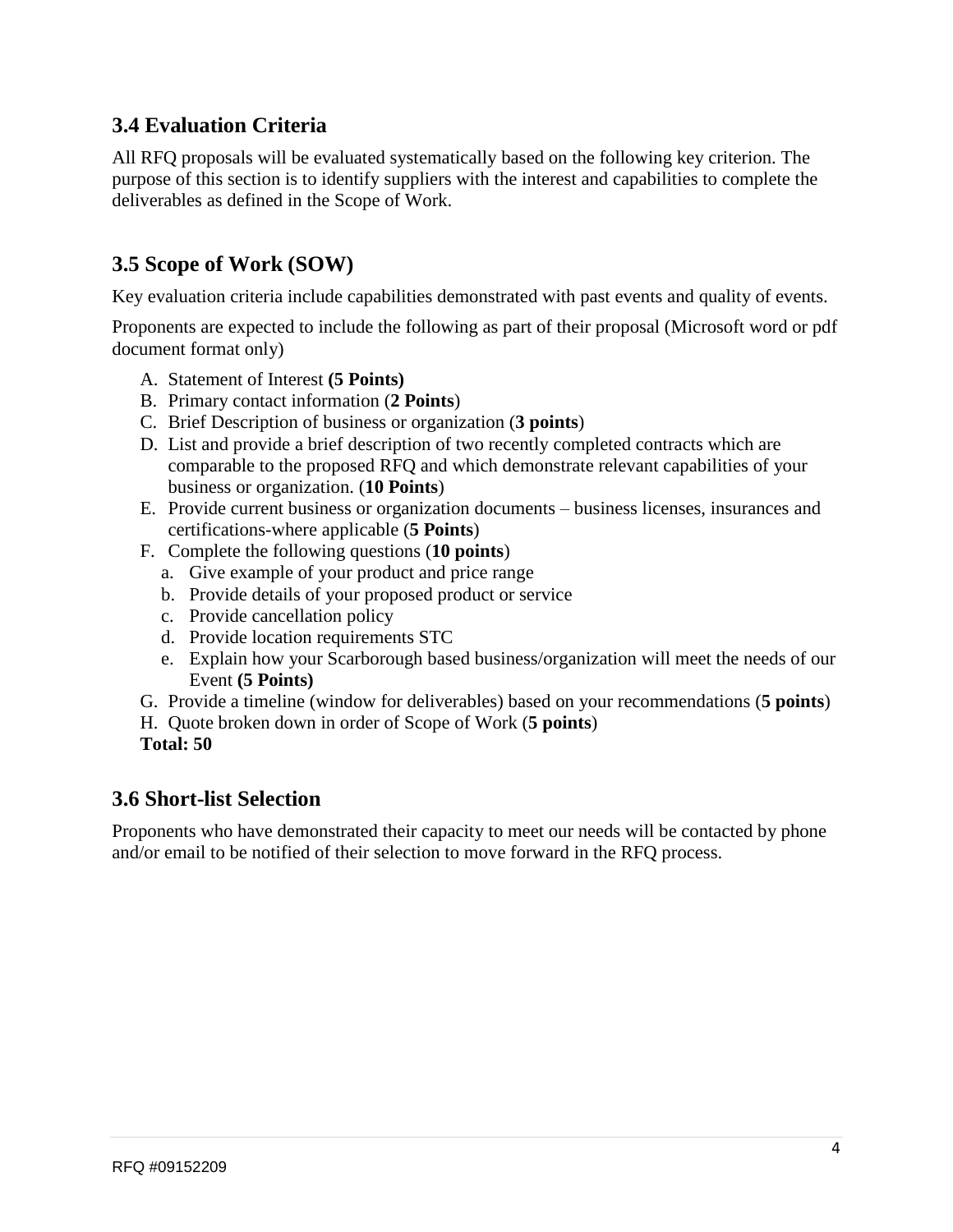# **4. Scope of Work and Business Requirements**

SWOF will require the Scarborough based businesses/organizations to provide the following aspects of the event:

# **4.1 Counsel/Guidance**

Two or three meetings before Celebration Day (Thursday September 15) Unlimited emails/phone calls replying within a business day.

#### **4.2 On-Site Deliverables Scarborough Town Centre**

Location: STC Centre Court Main Stage

Participants: 14 maximum recipients (Recognition Gift)

Service: Creation/supply SWOF themed recognition item

Product: SWOF inspired three-dimensional personalized crystal appreciation gift plaque or Picture SWOF inspired frame wall presentation

Other: delivery/set up on event day at Scarborough Town Centre

#### **5. Quote anr payment**

All Proponents must provide a breakdown of costs related to deliverables of the event as outlined in 3.5 Scope of Work. In addition they must agree to keep the quoted pricing in their proposals for a minimum of 120 days after proposal submission.

Method of payment for services / products provided to SWOF

- SWOF will make payment for services / products provided by cheque only, within 30 days from receipt of services / products.
- SWOF will consider accelerated payment (within 10 days from receipt of services / products) based on supplier discounts for services / products.